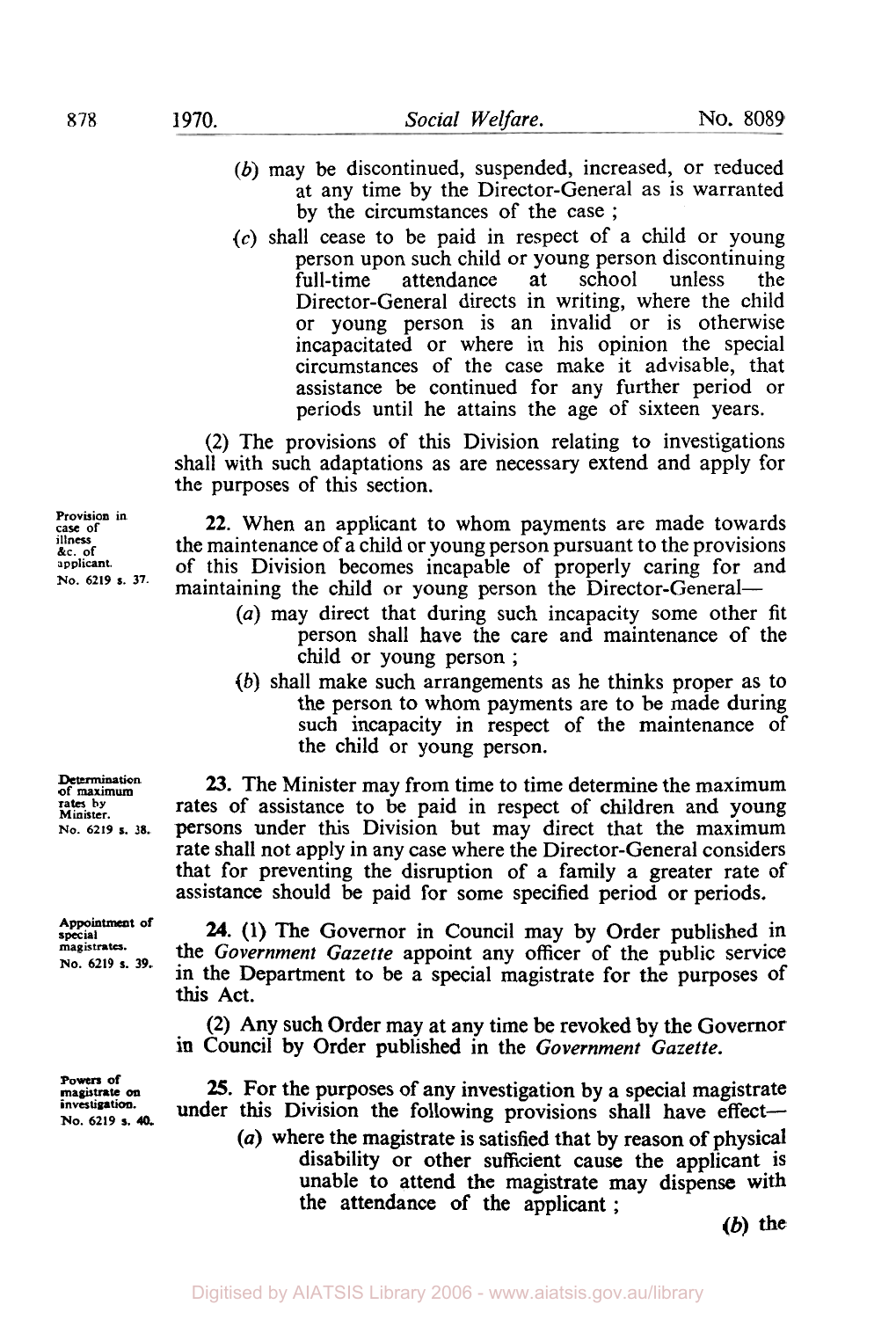- *(b)* the magistrate may call and examine such witnesses as he thinks fit ;
- (c) in investigating any application the magistrate shall not be bound by any rules of evidence but shall investigate the matter and make his recommendation according to the substantial merits **of** the case without regard to legal forms and technicalities ;
- (d) the magistrate shall have in relation to witnesses and their examination and the production of documents similar powers to those vested in justices by the *Justices Act* 1958.

*26.* (1) Every person who in **or** in relation to any application **offences.**  under this Division wilfully makes any statement, orally or in No. 6219 s. 41. writing, which **is** untrue in any particular and every person who by false representation obtains under this Division any sum towards the maintenance of a child or young person shall be guilty **of** an offence.

Penalty : \$500 or imprisonment for six months.

**(2)** Any person convicted for an offence against sub-section (1) **Refund of moneys**  may in addition to any penalty imposed for the offence be ordered to repay to the Director-General the amount which the court considers has been paid towards maintenance under this Division in consequence of the untrue statement or false representation.

**(3)** Any amount ordered under sub-section **(2)** to be repaid to the Director-General may be recovered as a debt due to Her Majesty.

**DIVISION 3.—CHILDREN'S RECEPTION CENTRES AND HOMES.** 

27. For the purposes of this Act the Governor in Council **Establishment** y from time to time by Order published in the *Government* contress, homes zette establish or abolish may from time to time by Order published in the *Government Gazette* establish or abolish—

**No. 6219 a. 12.** 

- *(a)* children's reception centres for the accommodation and maintenance of children or young persons--
	- **(i)** admitted to the care of the Department ;
	- (ii) taken to or placed in such centres pursuant to the provisions of the *Children's Court Act* **1958** ;
	- (iii) in respect **of** whom protection applications under Division **4** of this Part have been made ;
- *(b)* children's homes for the care and welfare of children or **young** persons admitted to the care **of** the Department.

**28. (1) No**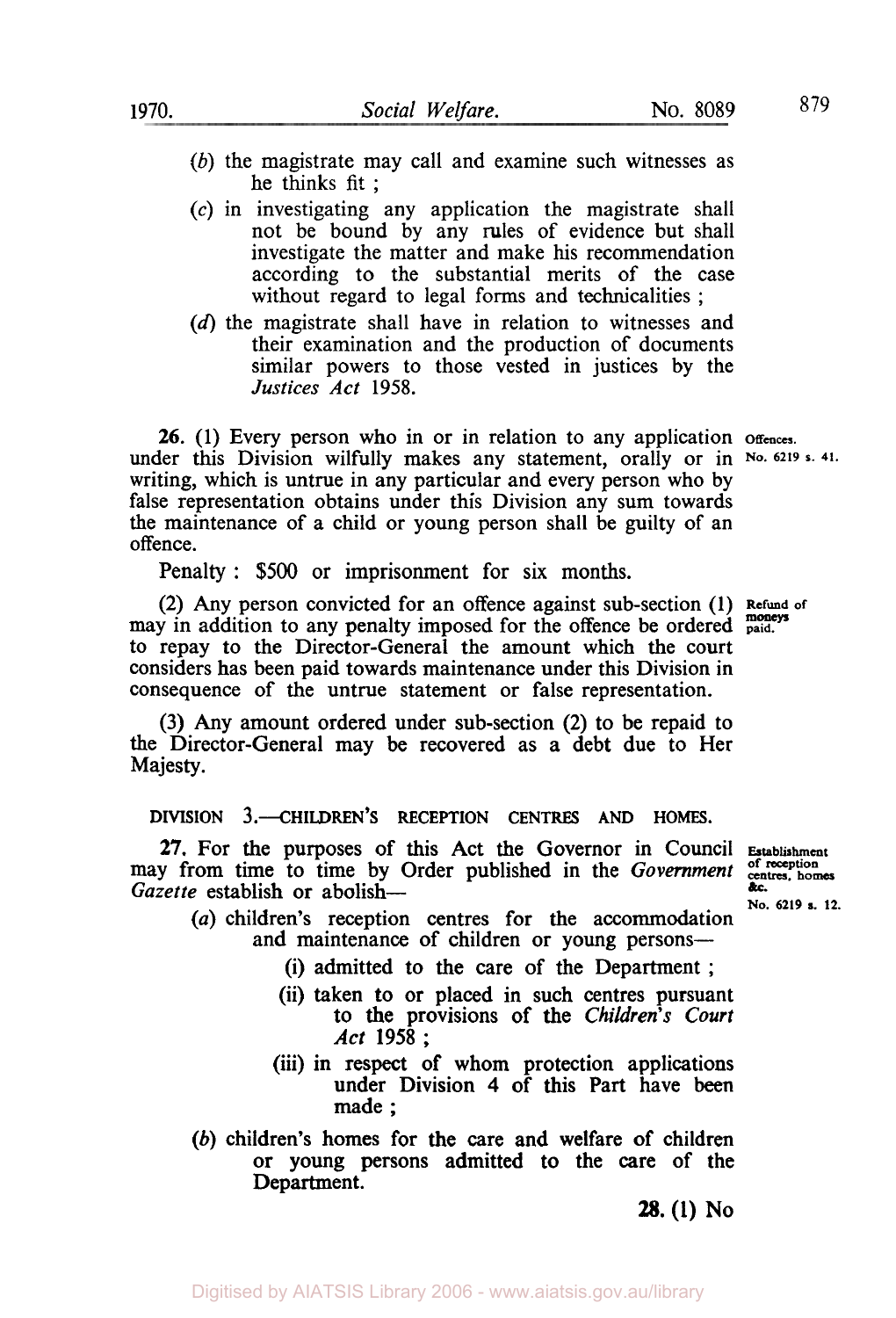**canducted for reward to be this Act. No.** *6219* **s. 13.** 

**28.** (1) No person other than a legal guardian shall, for the **payment or** purpose **of** caring for any children apart from their parents, for approved **under** payment or reward retain in or receive into any house home institution or establishment more than three children unless that home house institution or establishment is a reception centre or children's home established or approved under this Act.

(2) Nothing in the provisions of sub-section **(1)** shall apply to-

- *(a)* any home institution or establishment which and the occupant of which is registered under Division 8 of this Part ;
- *(b)* any institution or establishment conducted wholly for educational purposes or as a hospital or convalescent home ;
- *(c)* any private house (including a boarding house) where children are temporarily accommodated for a period of not more than three months ;
- **(d)** any house or establishment exempted from the operation of sub-section **(1)** by the Minister ;
- (e) any institution wholly maintained by the State of Victoria.

(3) Nothing in this section shall excuse any person from complying with the requirements of section **74.** 

**Minister of**<br>approved<br>centres or **homes.** 

**Declaration by** *29.* **(1)** Upon application in the prescribed form made by the **person** or organization conducting or proposing to conduct a children's reception centre or home the Minister may for the **No.** *6219* s. **14.** purposes of this Act-

- *(a)* declare as an approved children's reception centre any existing or proposed home for children or like institution or establishment which is or is to be conducted by any person or organization for the purpose of accommodating and maintaining children or young persons-
	- (i) admitted to the care of the Department ;
	- (ii) taken to or placed in such centre pursuant to the provisions of the *Children's* Court Act **1958** ;
	- (iii) in respect of whom protection applications pursuant to the provisions of Division **4** of this **Part** have been made ;
- (b) declare **as an** approved children's home any existing or proposed home for children or like institution or establishment (not being an institution or establishment conducted wholly as a hospital or convalescent home) which is or is to **be** conducted by any person

or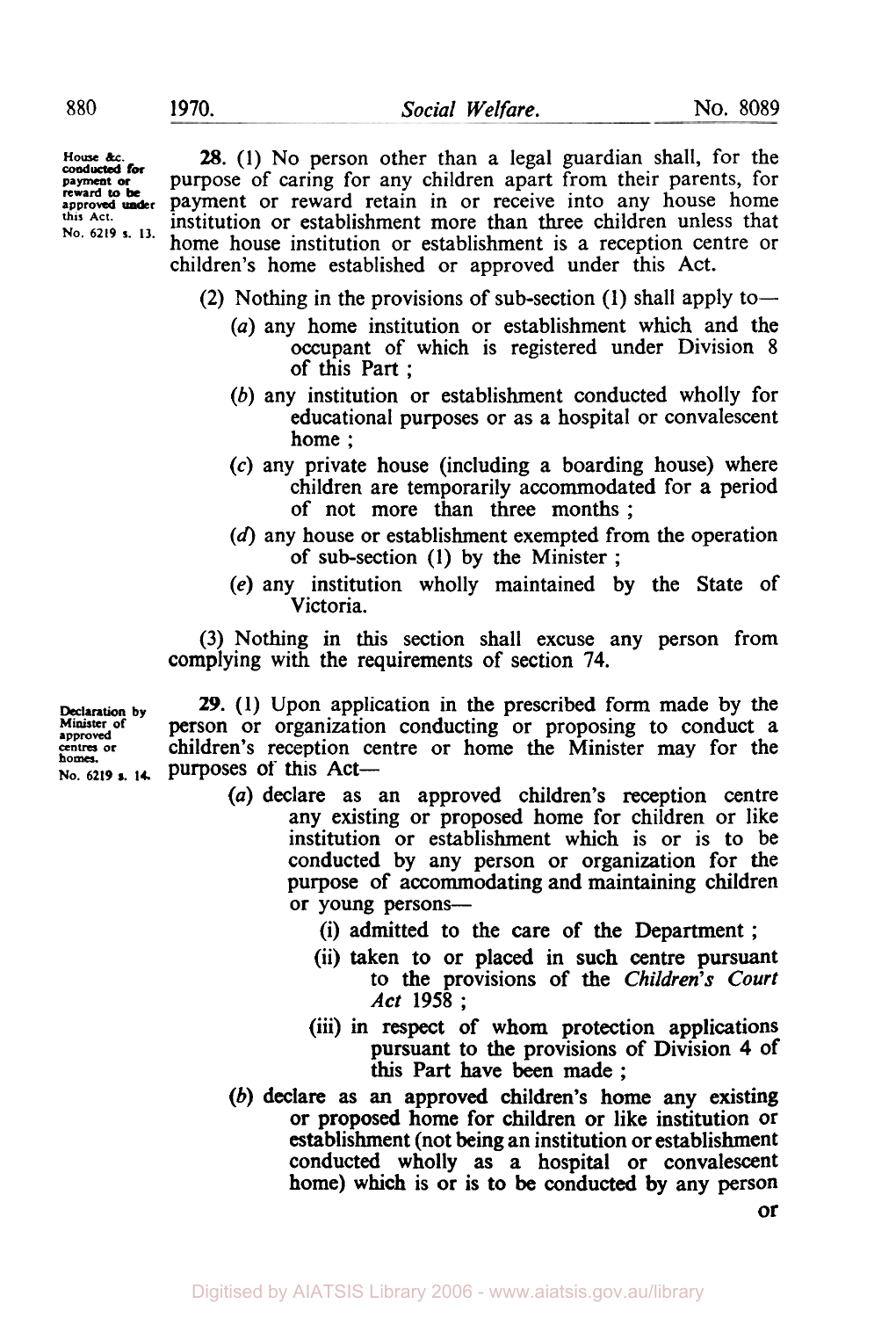or organization for the purpose of caring, whether gratuitously or otherwise, for children or young persons apart from their parents or guardians.

(2) After considering any relevant report made by the Family **Minister may**  Welfare Advisory Council the Minister may revoke any declaration **approved for** *approval for made* as aforesaid if he is satisfied that the controlling authority  $\frac{2\alpha}{\alpha}$  respective and  $\frac{2\alpha}{\alpha}$ made as aforesaid if he is satisfied that the controlling authority failure &c. of a home or centre is unable or fails to maintain adequate standards of a home or centre is unable or fails to maintain adequate standards for the care and welfare of the inmates.

(3) On the revocation of a declaration the Director-General shall-

- *(a)* remove those of the inmates who are wards of the Department and place them pursuant to the provisions of section 40;
- (b) deal with those of the inmates who are not wards of the Department-
	- (i) by restoring them to the custody of their parents guardians or other persons on whose applications they were admitted to the home or centre ; or
	- (ii) by transferring them to another home or centre with the approval of their parents guardians or other persons as aforesaid ; or
	- (iii) by causing applications to be made to the Children's Court that they be admitted to the care of the Department and the Court may grant or refuse any such application and make an order accordingly.

**(4)** Notice of every declaration and of every revocation of a declaration by the Minister under this section shall be published in the *Government Gazette.* 

**30. (1)** The Director-General or any officer authorized by Inspection **of**  him or any member of the Family Welfare Advisory Council may at any time visit any approved children's reception centre or approved children's home and make such examinations and inspections as appear to be necessary regarding the state and management thereof and the condition and treatment of the inmates but nothing in this sub-section shall be taken as conferring on the Director-General or any such officer or member any power to examine or inspect the personal record kept at such centre or any inmate who is not a ward of the Department.

**(2) The** person in charge of such centre or home shall afford the Director-General or such officer or member all reasonable facilities for such examinations and inspections.

**DIVISION** 

**revoke** 

**ho.** 6219 s. 15.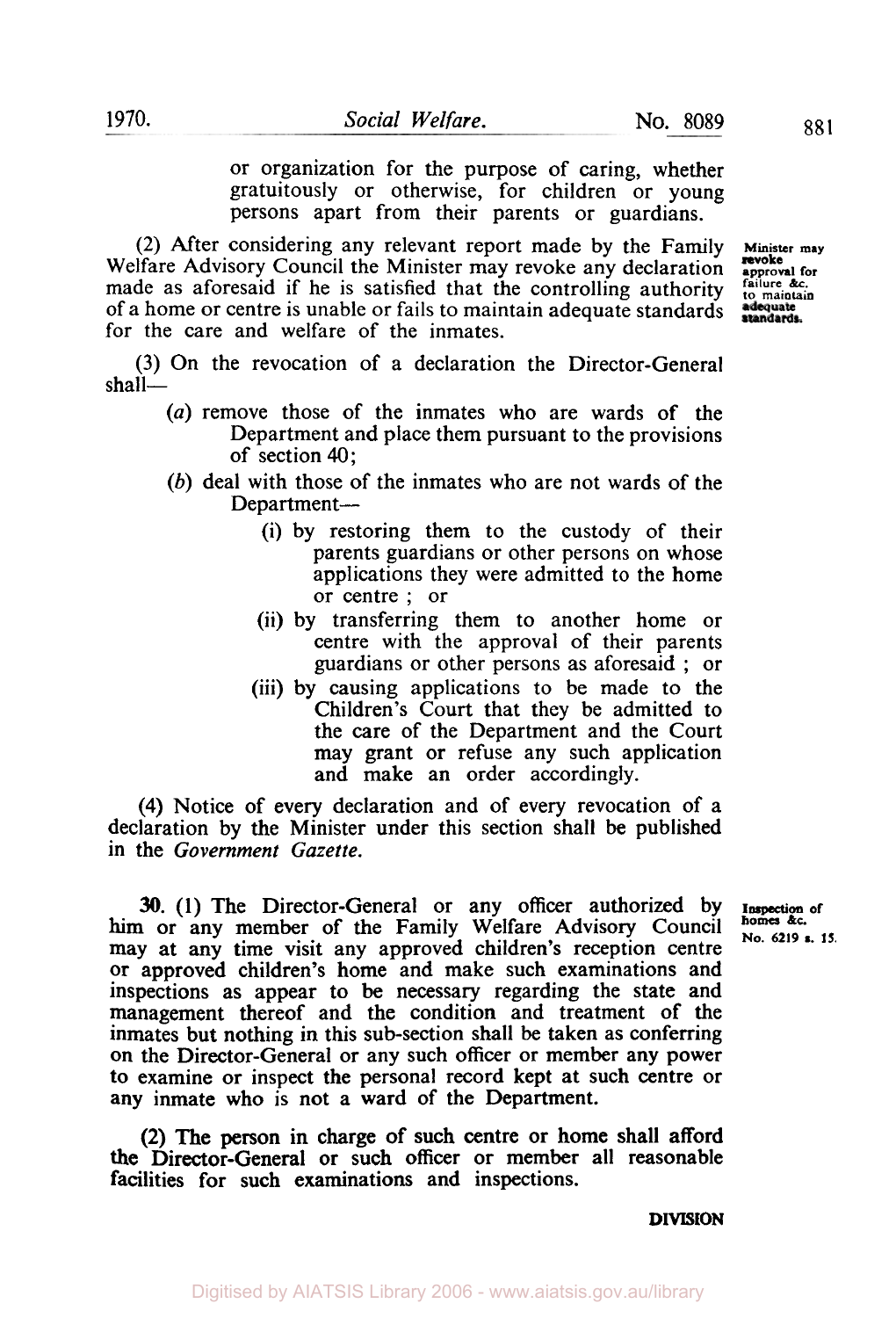**care and** 

**DIVISION 4.-ADMISSION OF CHILDREN AND YOUNG PERSONS TO THE CARE OF THE DEPARTMENT.** 

**Children and need of young persons protection. No. 6219 s. 16. that is to say :-31.** Every child or young person under seventeen years of age who answers to any of the following descriptions shall be deemed to be a child or young person in need of care and protection,

Every child or young person-

- *(a)* found begging or receiving alms or being in any street or public place for the purpose of begging or receiving alms or inducing the giving of alms ;
- *(b)* found wandering, abandoned, or sleeping, in any public place ;
- *(c)* who has no visible means of support or no settled place of abode ;
- *(d)* who is in a brothel or lodges lives or resides or wanders about with known or reputed thieves drunkards vagrants or prostitutes whether such thieves drunkards vagrants or prostitutes are the parents of the child or not ;
- *(e)* who (not being duly licensed pursuant to the provisions of Division **9** of this Part) is employed in street trading in contravention of that Division or the regulations after a member of the police force or any person authorized in that behalf by the Governor in Council has (whether orally or otherwise) warned the child to desist from such trading and (where the parent or guardian of the child can be found) warned such parent or guardian that the child should desist from such trading ;
- *(f)* who **is** not provided with sufficient or proper food nursing clothing medical aid or lodging or who is ill-treated or exposed ;
- *(g)* who takes part in any public exhibition **or** performance referred to in Division **9** of this Part whereby the life or limbs of the child taking part is endangered ;
- *(h)* who is in the care and custody of any person unfit by reason or his conduct or habits or incapable by reason of his health to have the care and custody of the child or young person ;
- *(i)* who is lapsing or likely to lapse into a career **of** vice or crime ;
- *(k)* who **is** exposed **to** moral danger ;

*(f)* **who**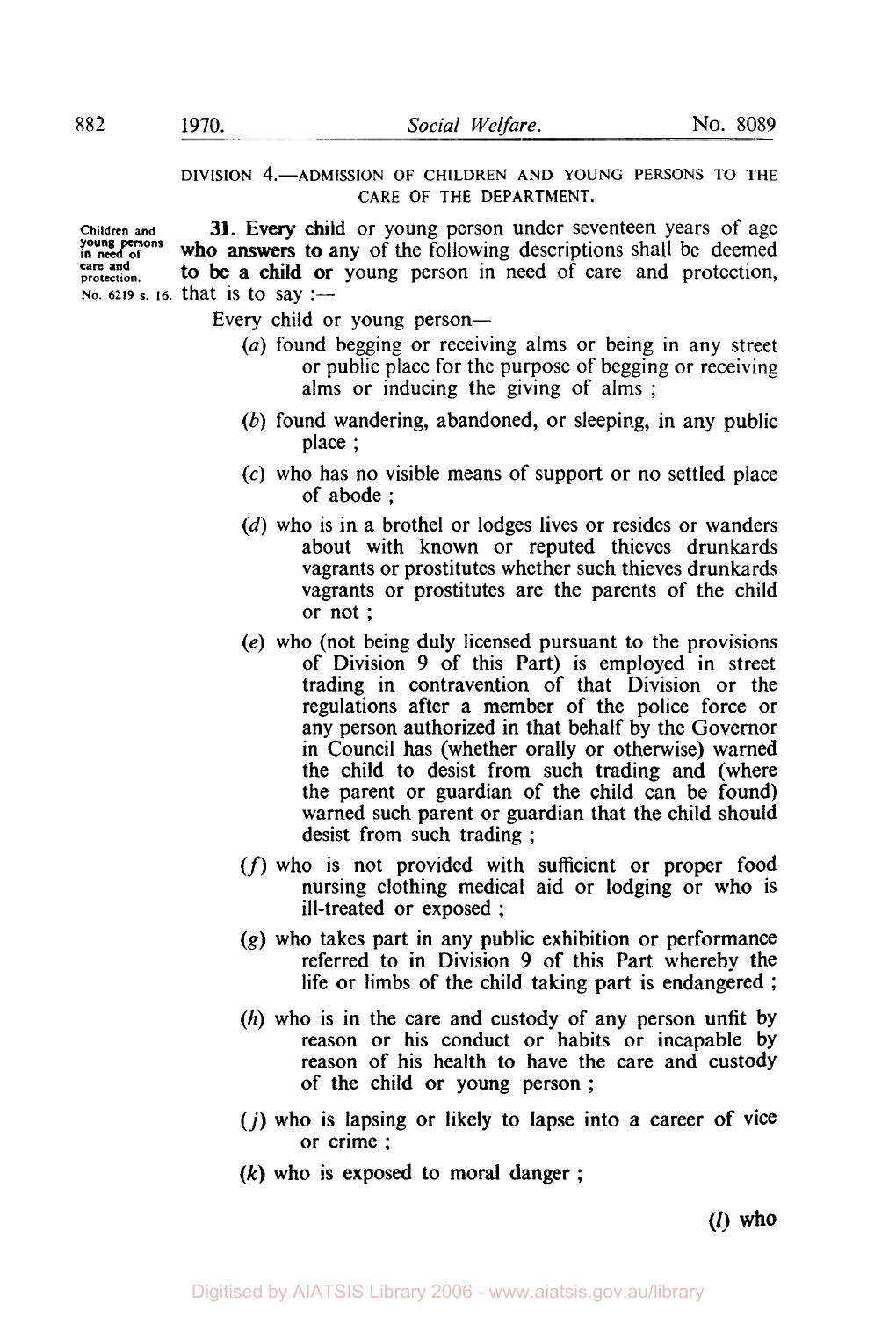*(I)* who is required by law to attend school and who without lawful excuse has habitually absented himself from school and whose parent has, in respect of such absence, been convicted under Part **IV.** of the *Education Act* **1958.** 

**32.** (1) Every child or young person under the age of seventeen **Proceedings to is** in the **Proceeding** to *Proceedings* to *Proceedings* to *Proceedings* to *Proceedings* to *Proceedings* to *Proceeding***s** years found by any member of the police force or by any person children authorized (whether generally or in any particular case) by the **Court.** Minister in any of the circumstances enumerated in section 31 may be immediately apprehended by such member or person without warrant.

**(2)** *(a)* If it appears to any justice on information made before **Warrant of apprehension**  him on oath by any person, that there is reasonable cause to suspect that a child or young person under the age of seventeen years is in any place in any of the circumstances enumerated in section **31** he may issue a warrant authorizing any person named therein to enter any house building or other place specified in the warrant for the purpose of apprehending any such child or young person.

*(b)* Any person authorized by warrant under this section to search for any such child or young person may enter, if need be by force, any house building or other place specified in the warrant and may remove the child or young person therefrom.

*(c)* Every warrant issued under this section shall be addressed to and executed by some senior constable sergeant or other officer **of** police of higher rank who shall be accompanied by the person making the information unless the justice otherwise directs.

**(3)** Such member or person shall forthwith make an application (to be called a protection application) in the prescribed form to a Children's Court that the child or young person named in the application should be deemed to be a child or young person in need **of** care and protection.

**(4)** Any child or young person who is apprehended under this section shall if he is under the age **of** fifteen years be taken to the nearest children's reception centre or if he is of or over the age of fifteen years but under the age of seventeen years to a remand centre or pursuant to the provisions of section *25* **of** the *Children's Court Act* **1958** admitted to bail placed with some respectable person or persons or in the dwelling house **of** the member **of** the police force by whom such child or young person was apprehended or otherwise **as** provided by the said section **25** and as soon as practicable thereafter shall be brought before the Court :

**Provided**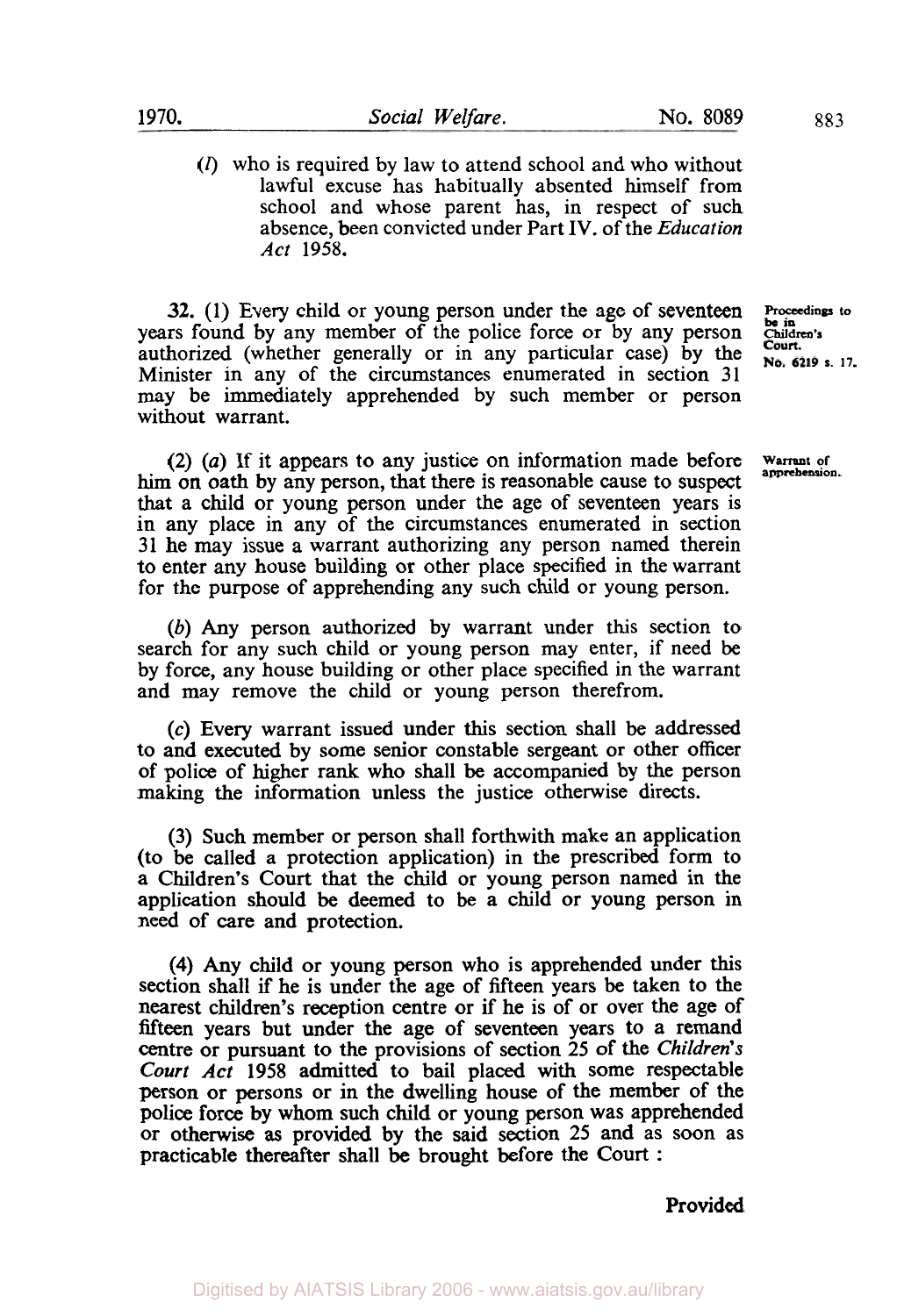Provided that the Director-General may, where he thinks it advisable so to do in the interests of a young person transfer any such young person from a remand centre to a children's reception centre and in the interests of a child transfer any such child from a children's reception centre to a remand centre.

Procedure **by of in Lieu apprehension** 

*(5)* Such member or person may in lieu of apprehending a child or young person as aforesaid serve upon the parent or guardian of or any other person having the care and custody of the child or young person and also upon the child or young person if he is of or over the age of fifteen years a notice in writing setting out the grounds of the intended application and commanding the child or young person to appear and his parent or guardian or the other person as aforesaid to produce him before the Children's Court at the time and place therein mentioned for the hearing of the protection application.

**Service of notice.** 

(6) Service of the said notice may be effected either by prepaid letter sent by post to the address of the parent or guardian or other person as aforesaid and of the child or young person so as to reach such address in the ordinary course of post five days before the time named in the notice for the appearance of the child or young person before the Court or in any manner in which service of a summons may be effected under the *Justices Act* **1958.** 

**(7)** After a notice as aforesaid has been so served if the child or young person does not appear before the Court for the hearing of the application at the time and place therein mentioned the Court may issue a warrant for the apprehension of the child or young person and in any such case the child or young person may upon apprehension be disposed of as hereinbefore provided.

protection.<br>application.

**Procedure 33. (1)** Whenever any child or young person is brought before **application.** the Court as aforesaid the Court shall proceed to hear the application **No. 6219 S. 18.** and if it is established to the satisfaction of the Court that the child or young person so named in the application is in need of care and protection the Court may order that he be admitted to the care of the Department.

**Parent may**<br>**apply** for<br>**revocation** of **protection order.** 

(2) Where a child or young person has been admitted to the care of sub-section **(1)** or section 34 or pursuant to the provisions of the *Children's Court Act* **1958** the parent of the child or young person or the person who but for the making of the order would be the guardian of or have the care and custody of the child or young person or the Officer in Charge of Children's Courts may at any time from the making of the order or from the of the Department by an order made pursuant to the provisions

**making**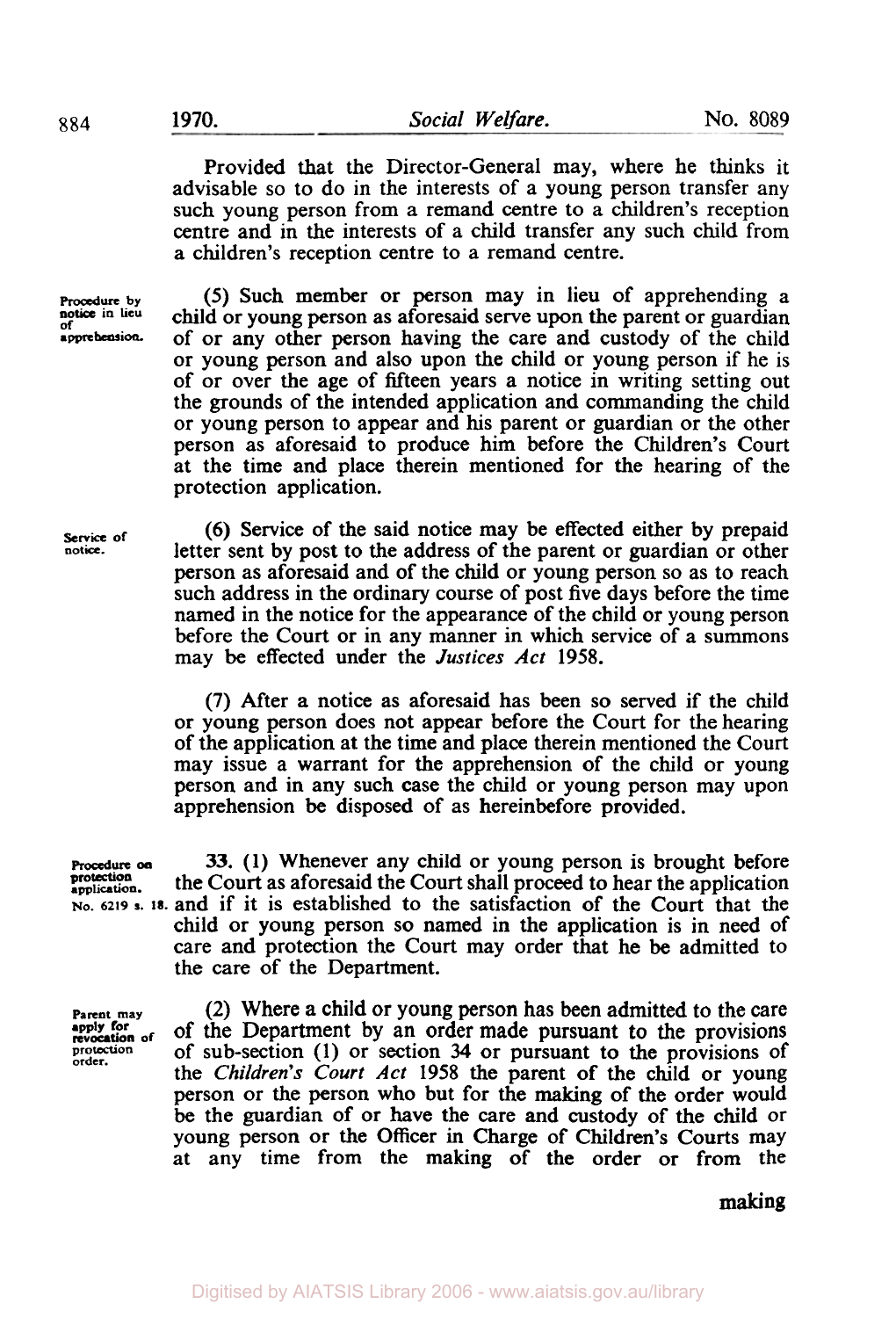making of the last previous application under this sub-section (as the case may be) apply for the discharge of the child or young person from the Department pursuant to the provisions of sub-section (2) of section **36** and, if the child or young person is not *so* discharged within one month after that application, may after notice to the Director-General make application to a Children's Court for the revocation of the order and the Court after hearing the Director-General or some person on his behalf is satisfied that by reason of changed circumstances the order ought to be revoked may revoke the order accordingly and the child or young person shall thereupon cease to be a ward of or to be in the care of the Department.

**34.** (1) Any person having the care and custody of a child **Uncontrollable**. whom he believes to be beyond his ability to control may apply  $\frac{cuidrea}{No. 6219 s. 19}$ . to a Children's Court for an order that the child is uncontrollable.

**(2)** If the child does not appear before the Court for the hearing of the application the Court may issue a warrant for the apprehension of the child and he may upon being apprehended be taken to the nearest children's reception centre or otherwise disposed of in accordance with the *Children's Court Act* 1958 and as soon as practicable thereafter shall be brought before the Court.

(3) On the hearing of the application the Court may if it is satisfied by the evidence before it that the child is uncontrollable—

- *(a)* order that he be admitted to the care of the Department as a child in need of care and protection ;
- *(b)* adjourn the proceedings for a period not exceeding two years on condition that he will during that period be of good behaviour and comply with such other conditions, if any, as the Court thinks proper to impose ; or
- (c) release him on probation for a specified term not exceeding three years.

**35.** (1) Any parent, guardian, or person having the care and **Admission of** tody of a child may apply in the prescribed form to the **beganities** custody of a child may apply in the prescribed form to the Director-General that the child be admitted to the care of the **on application**<br>Department.<br>No. 6219 **s**, 20 Department. **No. 6219 <b>s.** 20.

(2) On receipt of the application the Director-General shall make or cause to be made such inquiries as he thinks proper.

(3) With the consent of any applicant the Director-General may require any person whom he believes to be in a position to do *so*  to furnish to him a confidential report on any matter which the Director-General considers to be relevant to the application and every person who on being required to do so by the Director-General fails to furnish a report within a reasonable time or furnishs a report containing any statement which is wilfully untrue in a material particular shall be guilty of an offence against this Act.

Penalty : \$250 or imprisonment for three months.

**children.**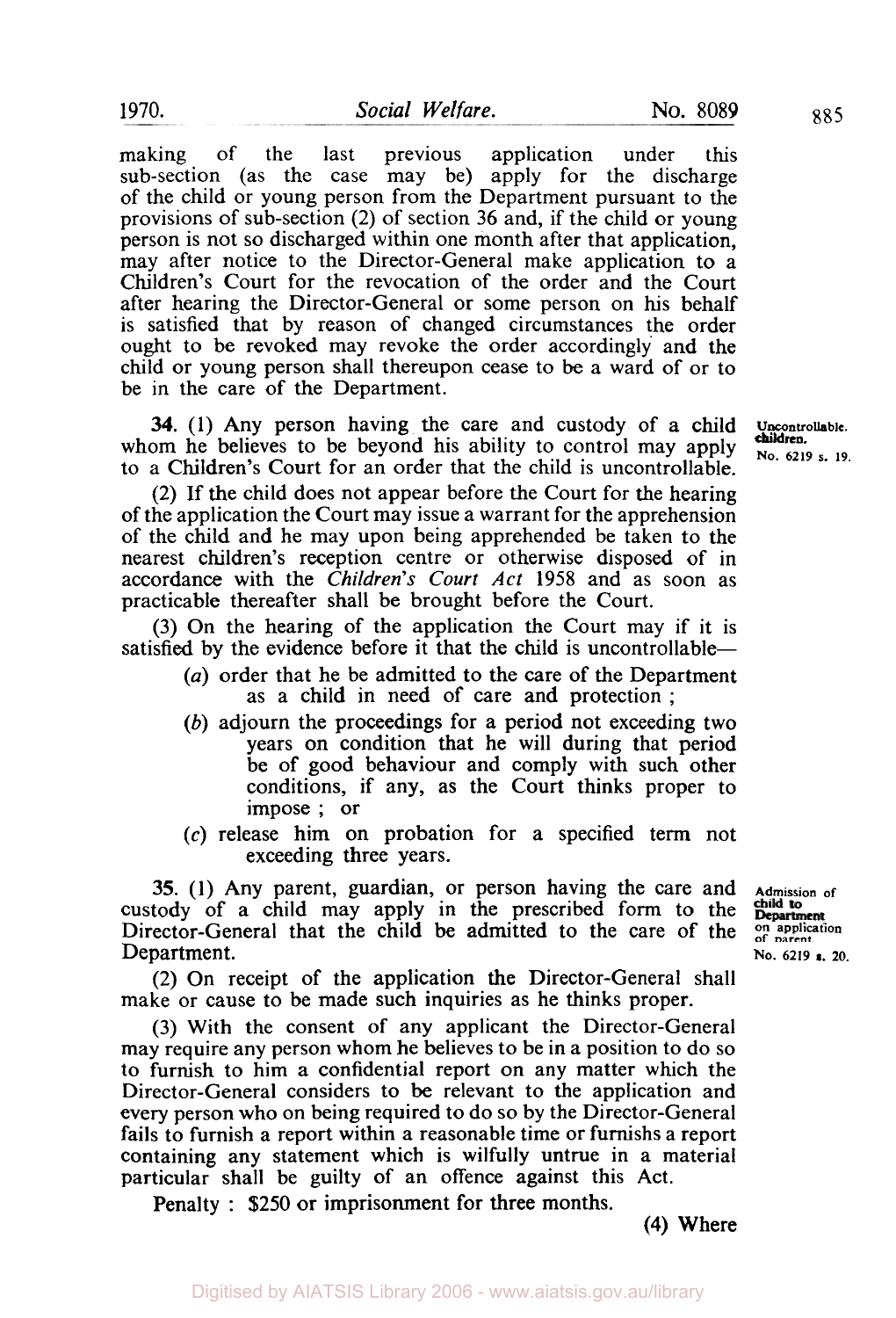**(4)** Where it appears to a stipendiary magistrate in chambers that an applicant is unreasonably withholding his consent to a requirement to furnish a report under sub-section (3) the stipendiary magistrate may make an order dispensing with the applicant's consent.

Determination of application.

**Payment to custodian.** 

Appeal to<br>Minister.

**urgent cases** 

Non-payment maintenance.

*(5)* The Director-General shall consider the application and, if he is satisfied that it is in the interests of the child so to do, may by direction endorsed on the application and signed by him grant the application or he may refuse the application and forthwith notify the applicant in writing of such refusal and his right of appeal.

(6) In the case of a refusal the applicant may within fourteen days after the day of the refusal appeal to the Minister against the refusal and the Minister may grant or refuse the application as he thinks fit.

(7) Where on the granting of an application under this section the child is placed in such a situation as would entitle his custodian **to** payment at a rate determined pursuant to the provisions of section **44** such payment shall be made as from the date of the receipt of the application by the Director-General or such later date as he directs.

(8) The granting of an application under this section by the Director-General or by the Minister on appeal from the Director-General shall for all purposes be deemed to be an order admitting the child to the care of the Department.

(9) Where an application has been made under this section and the Director-General is of opinion that the child is in need of the immediate care of the Department he may arrange for the child to be taken to a children's reception centre or a remand centre and retained there until the application has been determined.

(10) Where a child (not being a ward of the Department) is an inmate in a children's home and a parent guardian or other person who has undertaken in writing to contribute to the maintenance of the child is in arrear of contributions of maintenance for a period of or periods aggregating not less than six months the person in charge of the home may make application in the prescribed form that the child be admitted to the care of the Department and thereupon the provisions of this section except sub-section **(1)**  shall apply.

**DIVISION 5.-GUARDIANSHIP AND PLACEMENT OF CHILDREN AND YOUNG PERSONS ADMITTED TO THE CARE OF THE DEPARTMENT.** 

**36. (1)** The Director-General shall to the exclusion of ' the be guardian of father, mother, and every other guardian become and be the guardian of the person and estate of any child or young person

Director-General to young persons dmitted to the care of the<br>Department.

No. 6219 s. 21.

admitted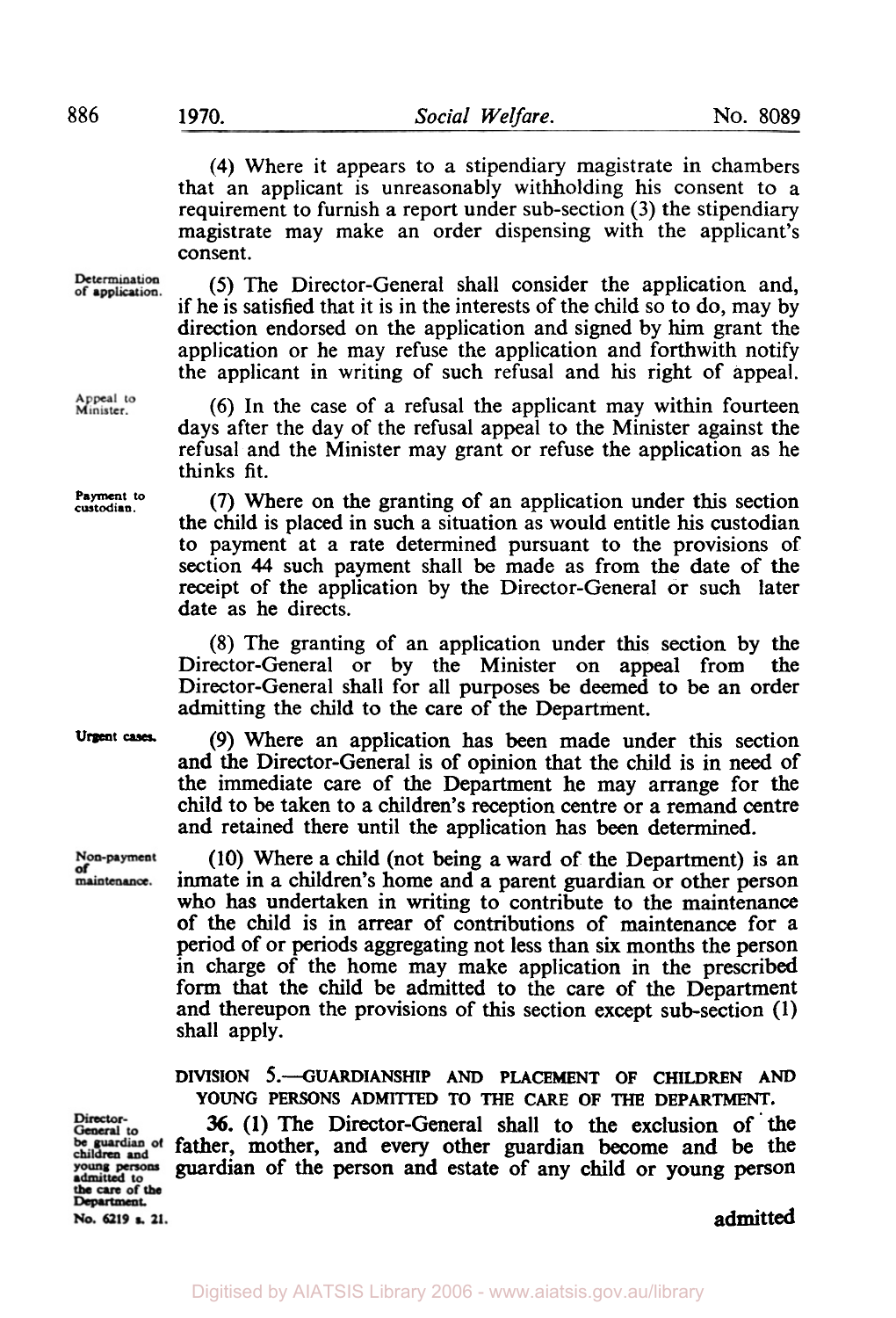admitted to the care of the Department or admitted or committed to the care of the Children's Welfare Department prior to the commencement of the *Social Welfare* Act 1960 and shall remain such guardian until the child or young person attains eighteen years of age or such greater age (not exceeding twenty-one years) as the Minister directs unless such child or young person is sooner discharged.

(2) The Director-General may at any time order any child **Termination or**  or young person so admitted to be discharged from the Department **guardianship.**  and thereupon the guardianship shall be terminated.

(3) Subject to this Act the Director-General shall have as guardian the same rights powers duties obligations and liabilities as a natural guardian of the child or young person would have.

**37.** Without affecting the generality of the provisions of section 36 **Powers or**  the Director-General—
<br> **Contact Contact Contact A Contact Contact A** *General* as

- (*a*) shall have the sole right to the custody of any child  $\frac{1}{N_0}$ ,  $\frac{1}{6219}$  s. 22. or young person admitted to the care of the Department ;
- (b) may demand sue for and recover any wages earnings or other moneys due to such child or young person ;
- *(c)* in the name and on behalf of such child or young person may commence and prosecute any actions suits claims or proceedings touching any property or rights of such child or young person or touching any matter in which such property or rights may be affected.

**38.** (1) Except as otherwise provided in this Part all moneys state Wards coming into the hands of the Director-General as guardian of the  $\frac{Fund.}{N_{0.}6219 s. 23.}$ estate of any child or young person shall be placed to the credit of the account of such child or young person in a fund kept in the Treasury in the Public Account as part of the Trust Fund a trust account to be called the " State Wards Fund ".

**(2)** Interest at State Savings Bank rate shall be payable on moneys in the State Wards Fund.

(3) There shall **be** payable out of the moneys standing to the credit of any account of a child or young person-

(a) to Her Majesty-

(i) such weekly sum for the maintenance of the child or young person as the Minister directs ;

**Fund.** 

(ii) all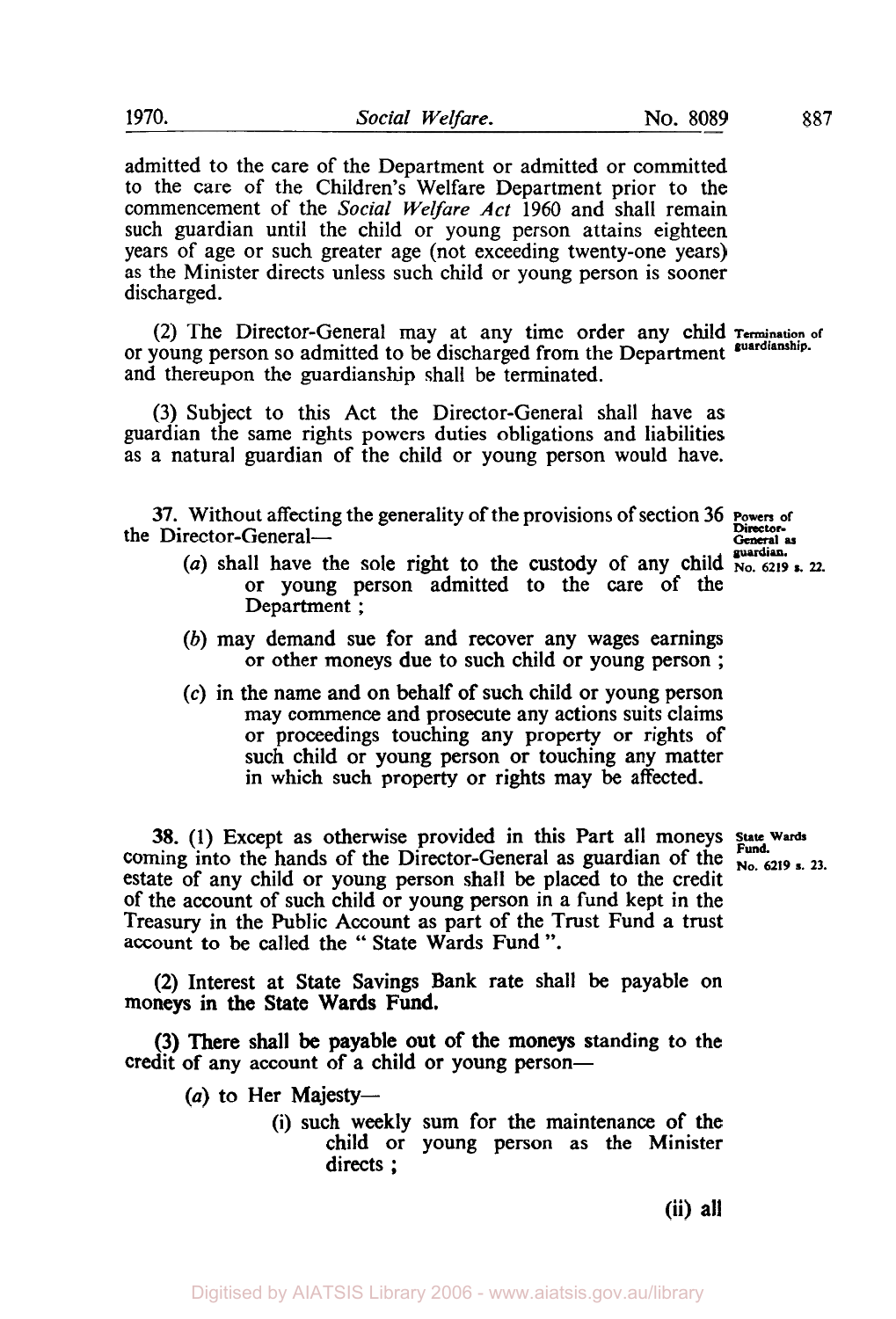- (ii) all expenses lawfully incurred by the Director-General as guardian of the estate of such child or young person ;
- (b) all lawful claims against the estate of such child or young person.

**(4)** Upon the discharge of a ward from the Department the Director-General shall notify the ward of the amount to his credit in his account in the State Wards Fund and subject to the provisions of section 43 he shall be entitled **to** be paid the amount.

**39.** No warrant shall be necessary to authorize the detention of any child or young person admitted to the care of the Department. **Warrant not** necessary **for detention ward. of No. 6219 s. 24.** 

**Dealing** with **chidren or** 

**40.** Subject to the regulations the Director-General may from Explored to time to time deal with any child admitted to the care of the same of the persons and admitted to **the care** of the persons and  $\frac{1}{2}$  admitted to **the care** of the **persons the care of the Department** Department or of whom he is the guardian under the Adoption *of*  No. 6219 **2.** 25. *Children Act* 1964 in any of the following ways, namely :-

- (a) Place him in a children's reception centre or children's home or other establishment conducted and managed by the Department ;
- (b) Place him in an approved children's reception centre or in an approved children's home ;
- *(c)* Place him, if in the opinion of the Director-General he is in need of special supervision, social adjustment, or training under the supervision of the Youth Welfare Division ;
- **(d)** Place him with suitable foster parents ;
- *(e)* Place him, if he is eligible therefor, for adoption pursuant to the Adoption *of Children Act* <sup>1964</sup>;
- *(f)* Place him in the custody of some suitable person who is willing to take charge of him ;
- *(g)* Place him in a registered home within the meaning of Division 8 of this Part ;
- (h) Place him if his interests **so** require in an institution or establishment considered by the Director-General either generally or in any particular case, to be suitable for the care of the physically or mentally handicapped ;
- *(i)* Place him in any other suitable situation as circumstances require.

**41. In**